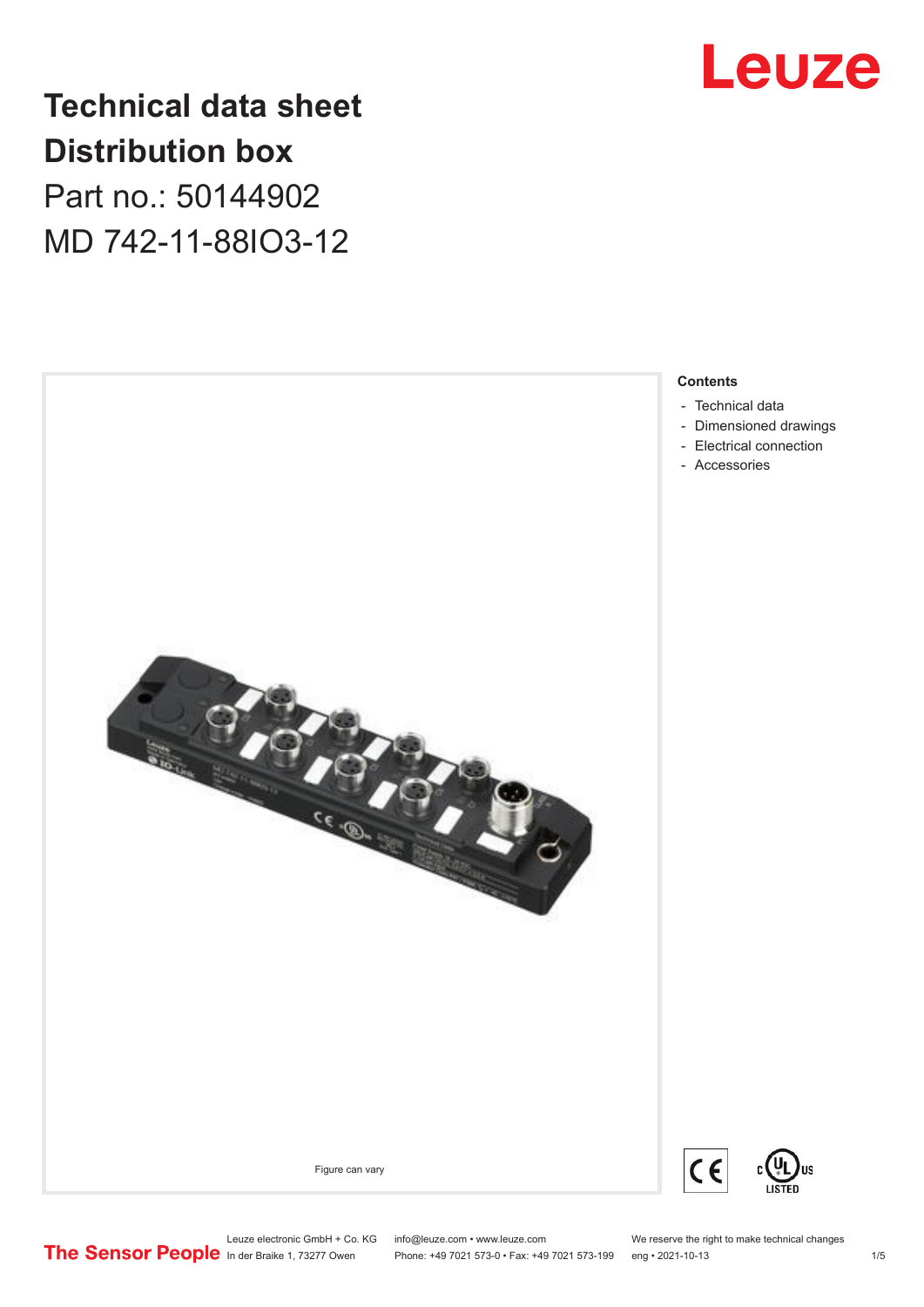## <span id="page-1-0"></span>**Technical data**

# Leuze

#### **Basic data**

| Series      | <b>MD 700i</b>     |
|-------------|--------------------|
| <b>Type</b> | <b>IO-Link hub</b> |

**Characteristic parameters**

**Switching inputs**

**MTTF** 160 years

#### **Electrical data**

| Performance data                   |                                                                               |
|------------------------------------|-------------------------------------------------------------------------------|
| Sensor/actuator supply             | $V_{\text{aux}}$ 1: class A V1 supply, short-circuit<br>proof, 4 A per socket |
| Supply voltage U <sub>p</sub>      | 24 V                                                                          |
| Current consumption, max.          | 120 mA                                                                        |
| Inputs                             |                                                                               |
| Number of digital switching inputs | 8 Piece(s)                                                                    |
|                                    |                                                                               |

**Type** Digital switching input

#### **Interface**

| <b>IO-Link</b>         |                    |
|------------------------|--------------------|
| <b>COM</b> mode        | COM <sub>2</sub>   |
| Min. cycle time        | $COM2=38.4$ kBit/s |
| <b>Frame type</b>      | 2.6                |
| Port type              | A                  |
| Specification          | V1.1               |
| SIO-mode support       | Yes                |
| <b>Process data IN</b> | 32 byte            |
| Process data OUT       | 32 byte            |

#### **Connection**

**Number of connections** 9 Piece(s) **Sensor connections** 8 Piece(s) **Connections for voltage supply** 1 Piece(s)

#### **Connection 1**

| <b>Function</b>           | Connection to the IO-Link master |
|---------------------------|----------------------------------|
| <b>Type of connection</b> | Connector                        |
| <b>Thread size</b>        | M <sub>12</sub>                  |
| <b>Type</b>               | Male                             |
| <b>Material</b>           | Metal                            |
| No. of pins               | $5 - pin$                        |
| Encoding                  | A-coded                          |

#### **Connection 2**

| <b>Function</b>           | Connection to device |
|---------------------------|----------------------|
| <b>Type of connection</b> | Connector            |
| <b>Thread size</b>        | M <sub>8</sub>       |
| <b>Type</b>               | Female               |
| <b>Material</b>           | Metal                |
| No. of pins               | $3$ -pin             |

#### **Mechanical data**

| Design                   | Cubic                    |
|--------------------------|--------------------------|
| Dimension (W x H x L)    | 32 mm x 39 mm x 144.3 mm |
| <b>Housing material</b>  | Halogen-free             |
|                          | Plastic                  |
| <b>Plastic housing</b>   | PA 6 GF 30               |
| Net weight               | 32 g                     |
| <b>Housing color</b>     | <b>Black</b>             |
| <b>Type of fastening</b> | Through-hole mounting    |
|                          |                          |

#### **Operation and display**

| Type of display       | I FD.      |
|-----------------------|------------|
| <b>Number of LEDs</b> | 1 Piece(s) |

#### **Environmental data**

| Ambient temperature, operation | -40  70 °C |
|--------------------------------|------------|
| Ambient temperature, storage   | $-4085$ °C |

#### **Certifications**

| Degree of protection                                                                | IP 65         |
|-------------------------------------------------------------------------------------|---------------|
|                                                                                     |               |
|                                                                                     | IP 67         |
|                                                                                     | IP 69K        |
| <b>Certifications</b>                                                               | c UL US       |
| <b>Test procedure for EMC in accordance</b> EN 61131-2 type 3, PNP<br>with standard |               |
| Test procedure for oscillation in<br>accordance with standard                       | EN 60068-2-6  |
| Test procedure for shock in<br>accordance with standard                             | EN 60068-2-27 |

#### **Classification**

| <b>Customs tariff number</b> | 85176200 |
|------------------------------|----------|
| eCl@ss 5.1.4                 | 19030117 |
| $eC/\omega$ ss 8.0           | 19170106 |
| eCl@ss 9.0                   | 19170106 |
| eCl@ss 10.0                  | 19170490 |
| eCl@ss 11.0                  | 19170490 |
| <b>ETIM 5.0</b>              | EC002585 |
| <b>ETIM 6.0</b>              | EC002585 |
| <b>ETIM 7.0</b>              | EC003558 |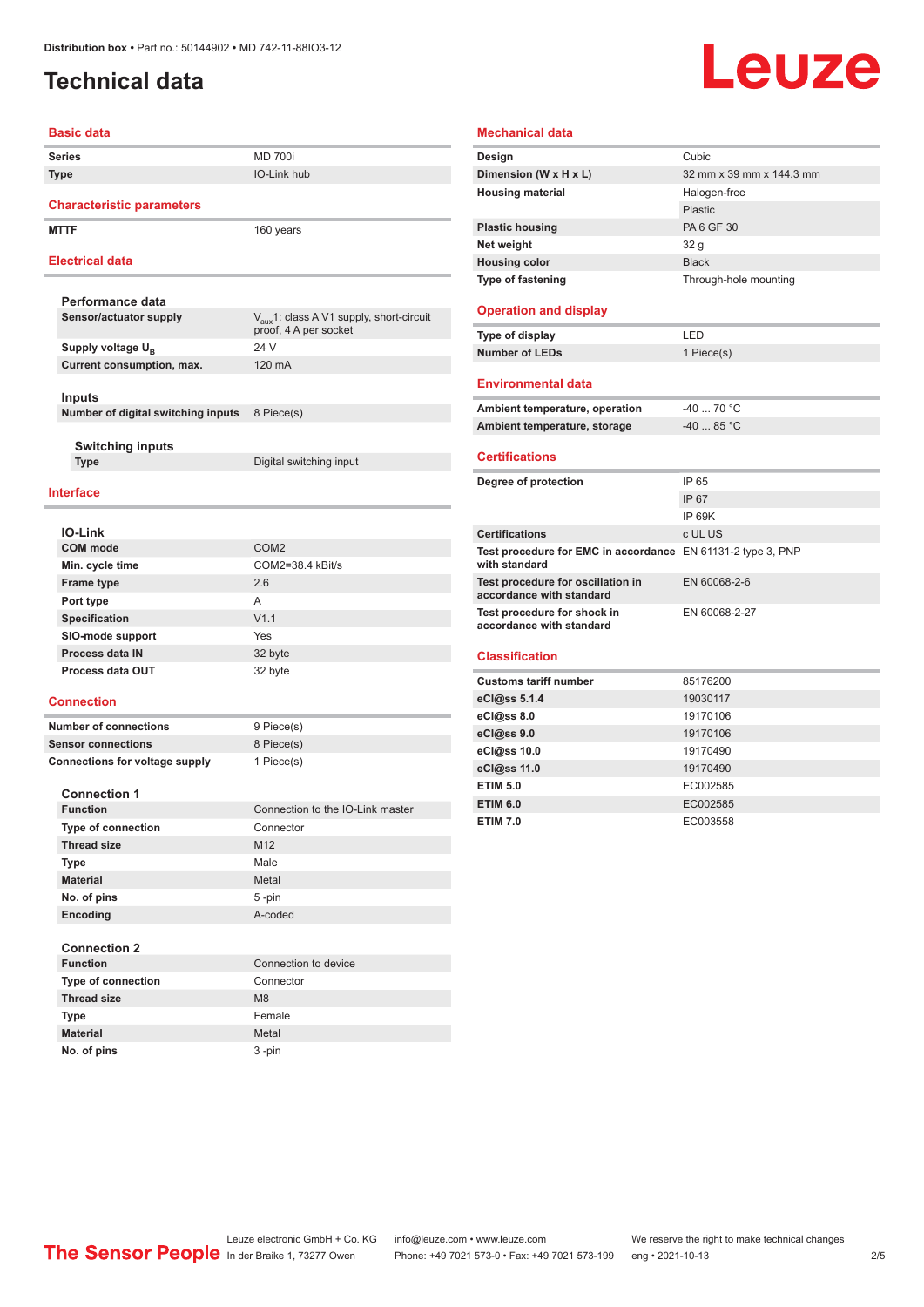## <span id="page-2-0"></span>**Dimensioned drawings**

All dimensions in millimeters



## **Electrical connection**

#### **Connection 1 P1**

| <b>Function</b>    | Connection to the IO-Link master |
|--------------------|----------------------------------|
| Type of connection | Connector                        |
| <b>Thread size</b> | M12                              |
| <b>Type</b>        | Male                             |
| <b>Material</b>    | Metal                            |
| No. of pins        | $5$ -pin                         |
| Encoding           | A-coded                          |

#### **Pin Pin assignment**

|                | +24 V DC        |
|----------------|-----------------|
| $\overline{2}$ | n.c.            |
| 3              | <b>GND</b>      |
| $\overline{4}$ | IO-Link / OUT 1 |
| ٠              | n.c.            |

#### **Connection 2 C0 ... C7**

| <b>Function</b>    | Connection to device |
|--------------------|----------------------|
| Type of connection | Connector            |
| <b>Thread size</b> | M <sub>8</sub>       |
| <b>Type</b>        | Female               |
| <b>Material</b>    | Metal                |
| No. of pins        | $3 - pin$            |





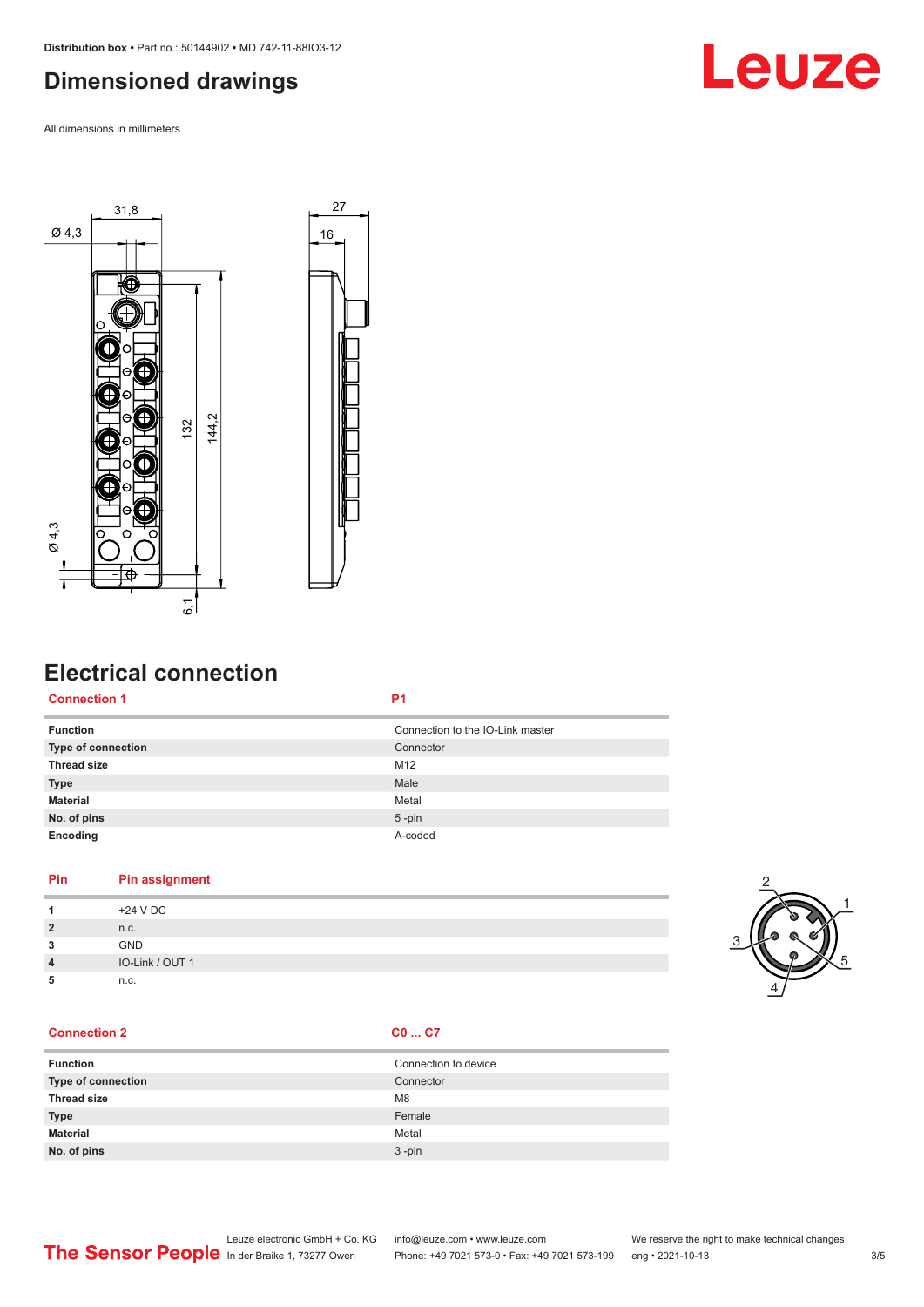## <span id="page-3-0"></span>**Electrical connection**

| Pin | <b>Pin assignment</b> |   |
|-----|-----------------------|---|
|     | "aux                  |   |
| 3   | GND                   | w |
| 4   | IN <sub>1</sub>       |   |

## **Accessories**

## Connection technology - Connection cables

|  |   | Part no. | <b>Designation</b>     | <b>Article</b>   | <b>Description</b>                                                                                                                                                     |
|--|---|----------|------------------------|------------------|------------------------------------------------------------------------------------------------------------------------------------------------------------------------|
|  | W | 50133841 | KD U-M12-5A-P1-<br>050 | Connection cable | Connection 1: Rundstecker, M12, axial, female, A-kodiert, 5-pin<br>Connection 2: offenes Ende<br>Shielded: NO<br>Cable length: 5,000 mm<br>Sheathing material: PUR     |
|  |   | 50132537 | KD U-M12-5W-P1-<br>050 | Connection cable | Connection 1: Rundstecker, M12, gewinkelt, female, A-kodiert, 5-pin<br>Connection 2: offenes Ende<br>Shielded: NO<br>Cable length: 5,000 mm<br>Sheathing material: PUR |
|  |   | 50130831 | KS U-M8-3A-P1-050      | Connection cable | Connection 1: Rundstecker, M8, axial, male, 3-pin<br>Connection 2: offenes Ende<br>Shielded: NO<br>Cable length: 5,000 mm<br>Sheathing material: PUR                   |

## Connection technology - Interconnection cables

|   |              | Part no. | <b>Designation</b>             | <b>Article</b>        | <b>Description</b>                                                                                                                                                                                    |
|---|--------------|----------|--------------------------------|-----------------------|-------------------------------------------------------------------------------------------------------------------------------------------------------------------------------------------------------|
|   |              | 50133298 | KDS U-M12-5A-M12-<br>5A-V1-050 | Interconnection cable | Connection 1: Rundstecker, M12, axial, female, A-kodiert, 5-pin<br>Connection 2: Rundstecker, M12, axial, male, A-kodiert, 5-pin<br>Shielded: NO<br>Cable length: 5,000 mm<br>Sheathing material: PVC |
| ŧ |              | 50130932 | KDS U-M8-3A-M12-<br>3A-P1-050  | Interconnection cable | Connection 1: Rundstecker, M8, axial, male, 3-pin<br>Connection 2: Rundstecker, M12, axial, female, A-kodiert, 3-pin<br>Shielded: NO<br>Cable length: 5,000 mm<br>Sheathing material: PUR             |
|   | $\odot$<br>E | 50130907 | KDS U-M8-3A-M8-<br>3A-P1-050   | Interconnection cable | Connection 1: Rundstecker, M8, axial, female, 3-pin<br>Connection 2: Rundstecker, M8, axial, male, 3-pin<br>Shielded: NO<br>Cable length: 5,000 mm<br>Sheathing material: PUR                         |

**Leuze**